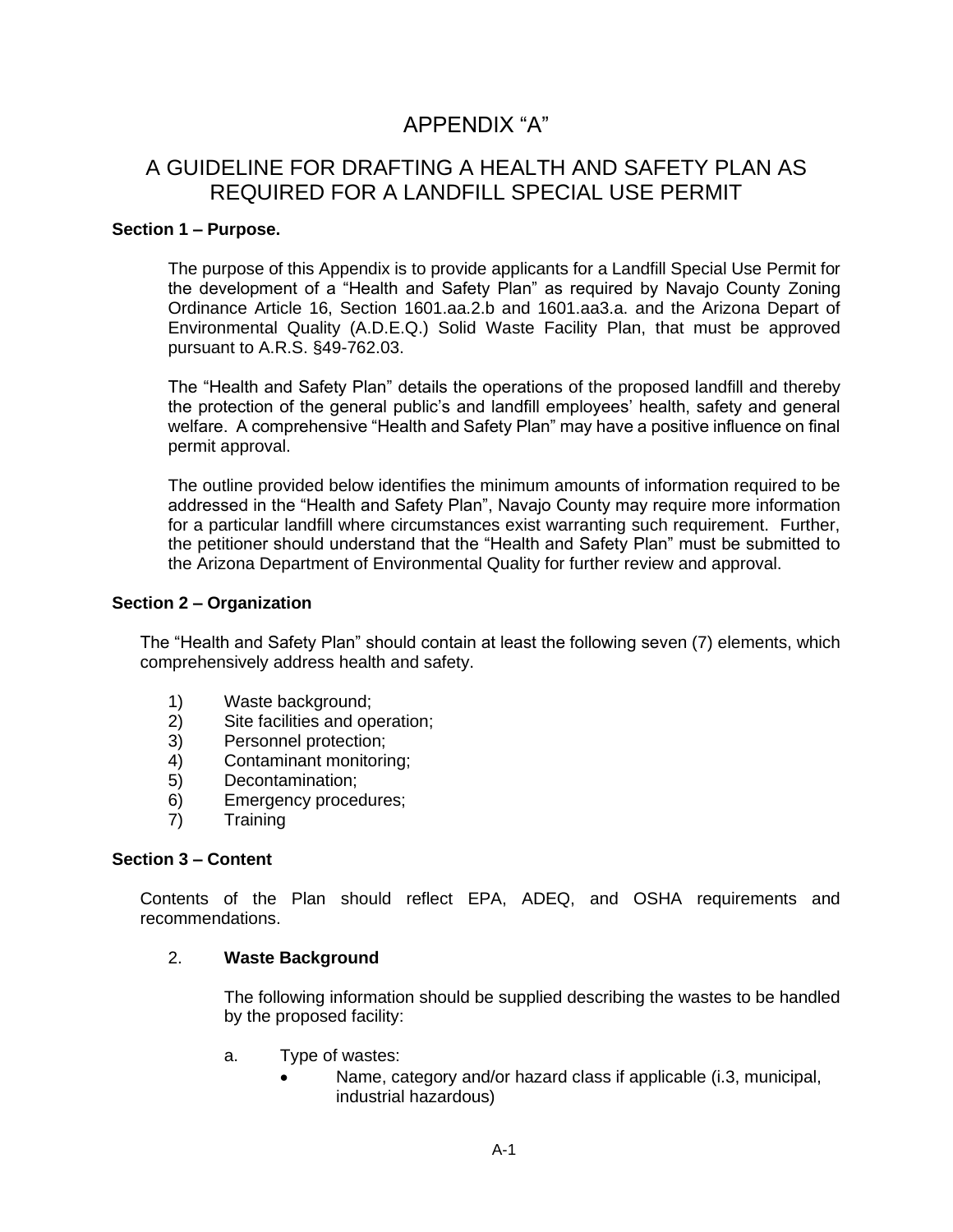- f. Quantities of wastes (approximate);
- g. Percent of volume by waste category
- h. Physical and chemical properties of hazardous materials or hazardous wastes.
- i. Physiological or toxicological health studies of hazardous materials or hazardous wastes
- f. Other.

## 2. **Site Facilities and Operation**

The following information should address both short and long term operation procedures for the landfill from day-to-day waste disposal to cell and site closure.

Access control: **Drives Gates** Supervision Signage – waste specific if necessary **Other** 

Perimeter control:

- Fencing
- Signage
- Buffer areas
- Screening
- Other

Hours of operation

Handling of specific waste type or categories:

- Manifests;
- Reporting procedures;
- Records of inspection and monitoring;
- Other

## **3. Personnel Protection**

The following information should detail all measures taken to ensure the lasting health of the landfill employees:

- f. Protective clothing (PPE) eyewear, respirator, outerwear, footwear;
- g. On-Site hygiene practices;
- h. Safety equipment;
- i. Health monitoring;
- j. Other

### **4. Contaminant Monitoring**

- c. Air monitoring when required:
	- Method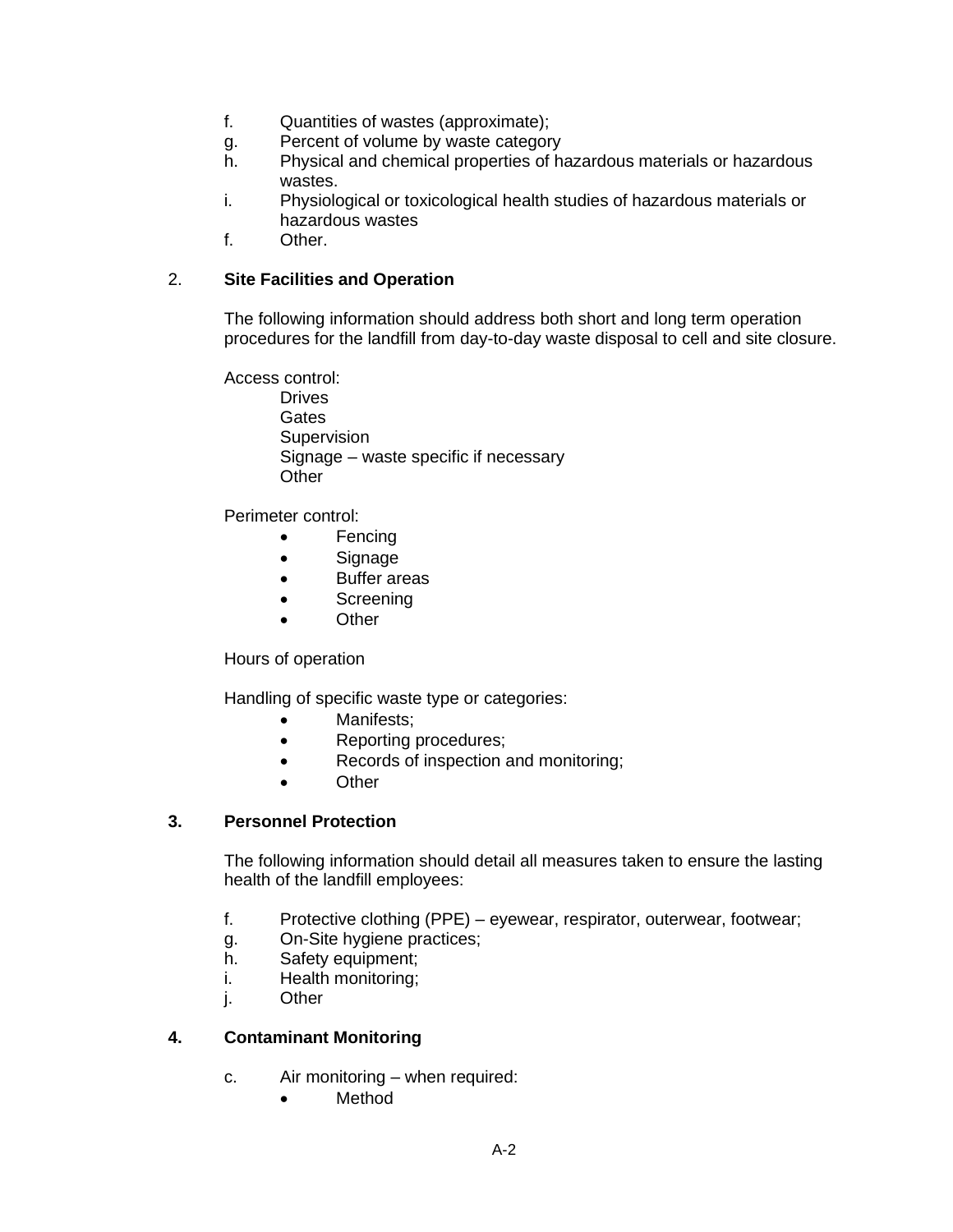- Frequency
- **Location**
- Availability of reports
- Other
- d. Water:
	- **Method**
	- Frequency
	- Location
	- Availability of reports;
	- Other

## **5. Documentation – Related to Hazardous Materials or Wastes**

The following information should outline practices and equipment used to contain contaminants within the site and to decontaminate employees prior to them leaving the site:

- a. Measure to prevent contamination of surrounding areas
- b. Measure to decontaminate affected employees
- c. Other

## **6. Emergency Procedures**

This section is provided to establish protocols and to define the equipment necessary for emergency response procedures to be implemented during the occurrence of emergency situations – personnel injury or environmental – during activities within the landfill:

- a. On-site Emergency Response System:
	- Communications system
	- Reporting procedures
	- Transportation of injured parties
	- Other
- b. Relevant Emergency Response Service contracts:
	- Fire
	- Police/DPS
	- Ambulance
	- Environmental quality
	- Other
- c. Safety equipment:
	- First aid;
	- Contaminant control equipment (i.e. water spray for controlling asbestos emissions);
	- **Other**